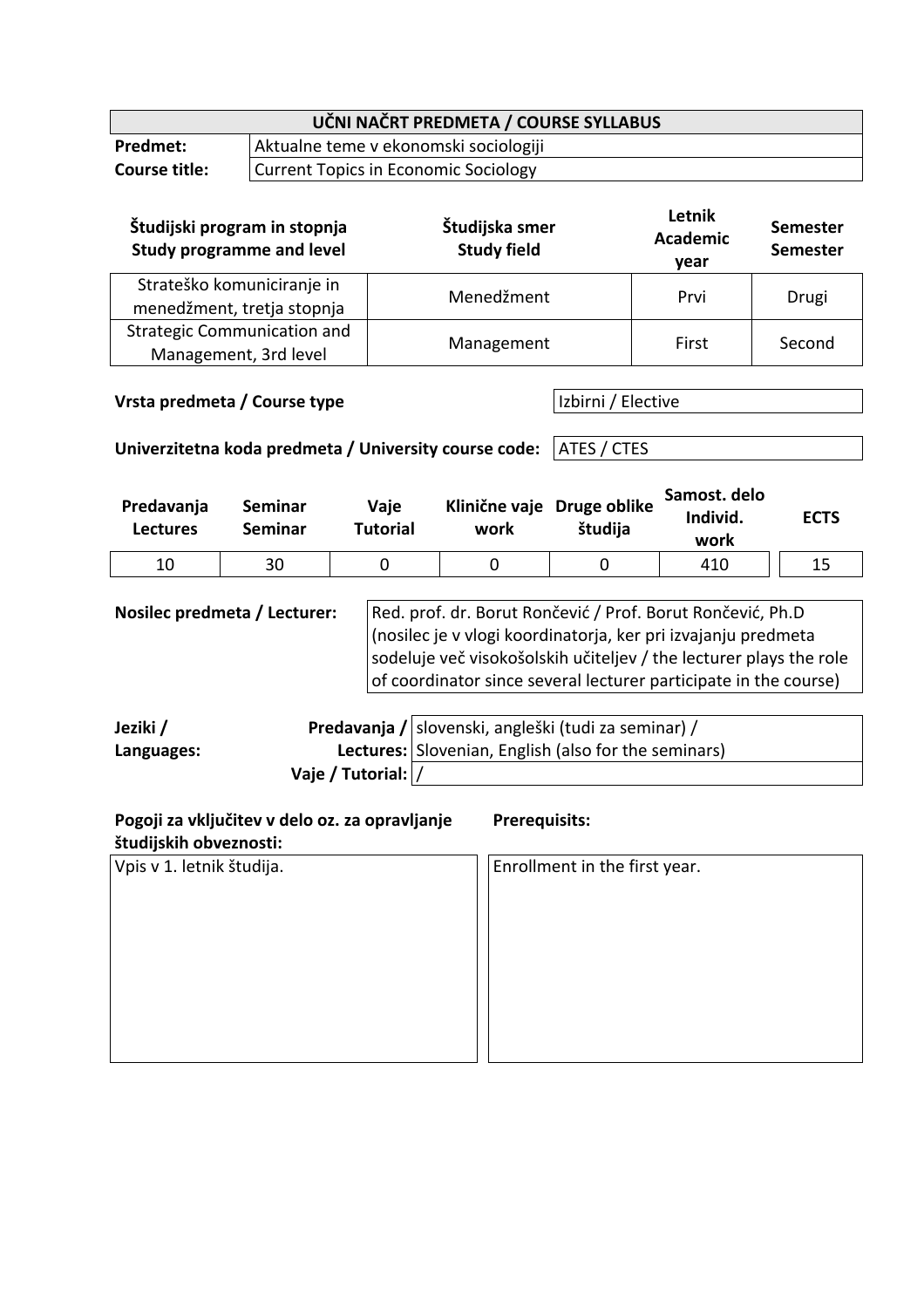- Razvoj ekonomske sociologije kot posebne subdiscipline
- Klasične in sodobne teorije v ekonomski sociologiji in ključni avtorji
- Najpomembnejši raziskovalni pristopi pri analizi ekonomskih organizacij, procesov in akterjev
- Povezave s socioekonomijo, politično ekonomijo in institucionalno ekonomijo
- Ekonomsko delovanje, socialna struktura in koncept vraščenosti (embeddedness)
- Neekonomski dejavniki ekonomskega razvoja v visoko kompleksnih družbah

# **Vsebina: Content (Syllabus outline):**

- Development of economic sociology as a specific sub-discipline
- Classical and contemporary theories of
- economic sociology and their key authors • The main research approaches in the analysis of economic organizations,
- processes and actors
- Links with socioeconomics, political economy and institutional economics
- Economic actions, social structure and the concept of embeddedness
- Non-economic factors of economic development in highly complex society

# **Temeljni literatura in viri / Readings:**

- Matthias Ebenau, Ian Bruff in Christian May ured. (2015): *Comparative Capitalisms Research: Critical and Global Perspectives.* Palgrave Macmillan.
- Mark Granovetter in Richard Swedberg (2011): *The Sociology of Economic Life.* Westview Press.
- Max Weber (1905; 2013): *The Protestant Ethic and the Spirit of Capitalism.* CreateSpace Independent Publishing Platform.
- Portes, Alejandro (2010): *Economic Sociology: A systematic inquiry.* Princeton, N.J.: Princeton University Press.
- Tittenbrun, Jacek (2011): *Economy in Society: Economic Sociology Revisited*. Newcastle upon Tyne: Cambridge Scholars Publishing.
- Dodatni najnovejši viri po izbiri predavateljev / Additional most recent sources selected by the lecturers.

Pridobitev poglobljenega znanja, ki omogoča:

uveljavljanje doma in v mednarodnem prostoru, v okviru širše družboslovne znanstvene skupnosti, v povezavi z lastnim znanstvenim in strokovnim delom.

Pridobitev spretnosti, potrebnih za:

- kritično refleksijo s poglobljenim in abstraktnim razmišljanjem;
- sintezo novih in kompleksnih idej.

Pridobitev splošnih kompetenc:

# **Cilji in kompetence: Objectives and competences:**

Acquisition of in-depth knowledge that enables:

achieving results at home and in the international space, in the framework of broader social science community, related to one's own scientific and expert work.

Acquisition of skills, necessary for:

- critical reflection with in-depth and abstract thinking;
- synthesis of new and complex ideas.

Acquisition of general competences: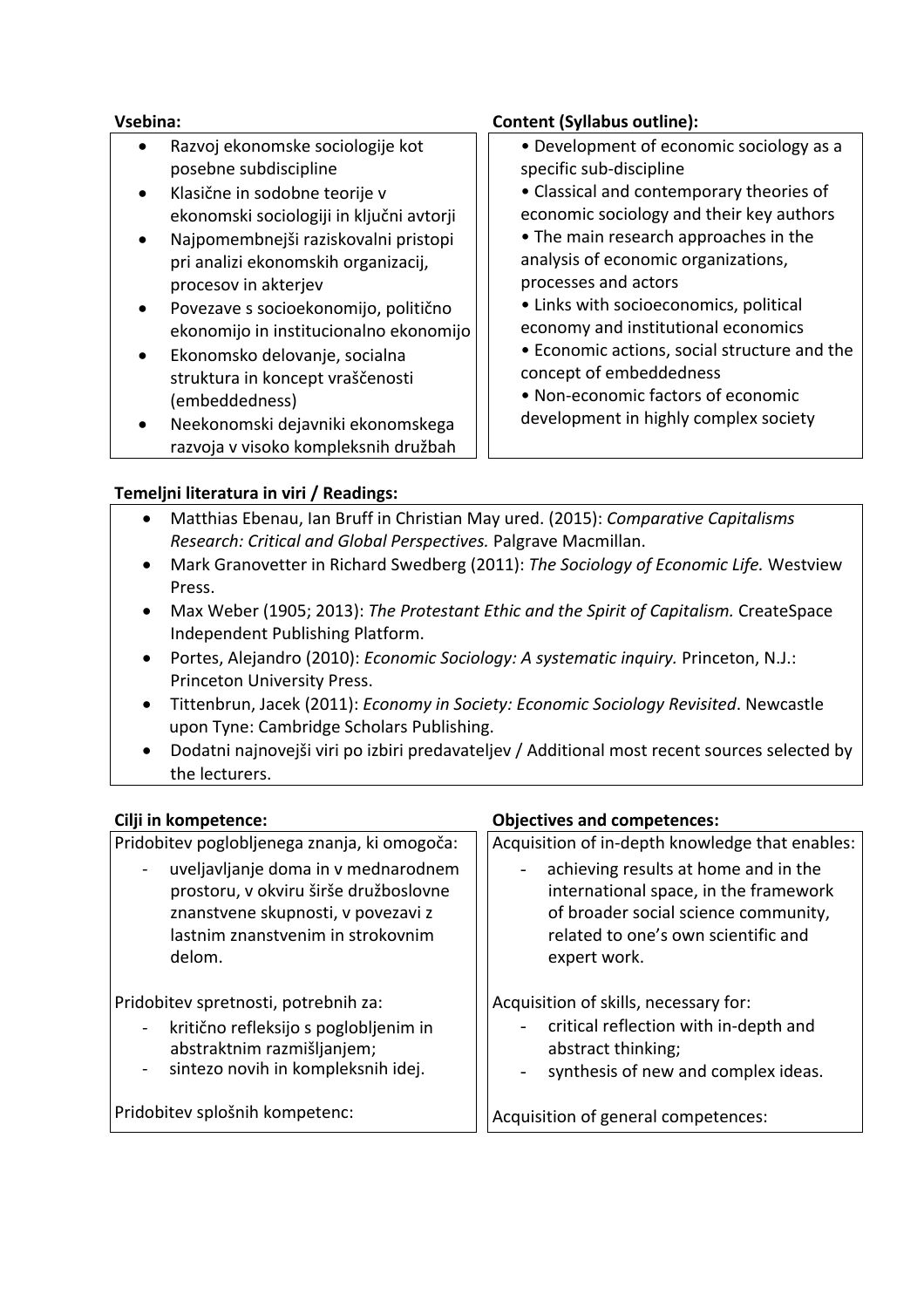- sposobnost kompleksnega pridobivanja, selekcije, ocenjevanja in umeščanja novih znanj in zmožnost interpretacije v kontekstu družboslovja nasploh,

- sposobnost oblikovanja in implementacije izvirnih znanstvenih rešitev danih družbenih problemov,

- sposobnost kompleksnega sistemskega pogleda na družbo in interdisciplinarnega pristopa, ki se kaže kot razumevanje splošne strukture družbenih ved ter povezanosti med njenimi posameznimi disciplinami in poddisciplinami,

- sposobnost predstavitve pridobljenih znanstvenih izsledkov v obliki publikacij v mednarodni znanstveni periodiki.

Pridobitev predmetno specifičnih kompetenc:

- sposobnost kompleksnega pridobivanja, selekcije, ocenjevanja in umeščanja novih znanj in zmožnost interpretacije v kontekstu sociologije, menedžmenta in sorodnih disciplin, tudi na vrhunski ravni;

- sposobnost kritičnega reflektiranja in aplikacije znanj na področju ekonomske sociologije in njihovo povezovanje s področjem menedžmenta;

- sposobnost avtonomnega ustvarjanja, interpretiranja in iskanja odgovorov na abstraktna in najbolj kompleksna vprašanja na področju ekonomske sociologije ter njihovo povezovanje s področjem menedžmenta;

- poznavanje in ustrezno ovrednotenje neekonomskih vplivov na ekonomske procese.

- the ability to complexly acquire, select, evaluate and situate new knowledge and the ability to interpret it in the context of social science in general;

- the ability to design and implement the original scientific solutions to given social problems;

- the ability of a complex systemic view of society and an interdisciplinary approach, which manifests itself as an understanding of the general structure of the social sciences and the connections between their individual disciplines and subdisciplines;

- the ability to present the obtained scientific results in the form of publications in international scientific journals.

Acquisition of course-specific competences:

- the ability to gain, select, evaluate and embed new knowledge in a complex way and the ability to interpret it in the context of sociology, management and related disciplines, also at the top-level;

- the ability to reflect critically and apply knowledge in the field of economic sociology and its linking to the field of management;

- the ability to create autonomously, interpret and search for answers to the most abstract and complex issues in the field of economic sociology, and their linking to the field of management;

- knowledge and proper evaluation of the non-economic impacts on the economic processes.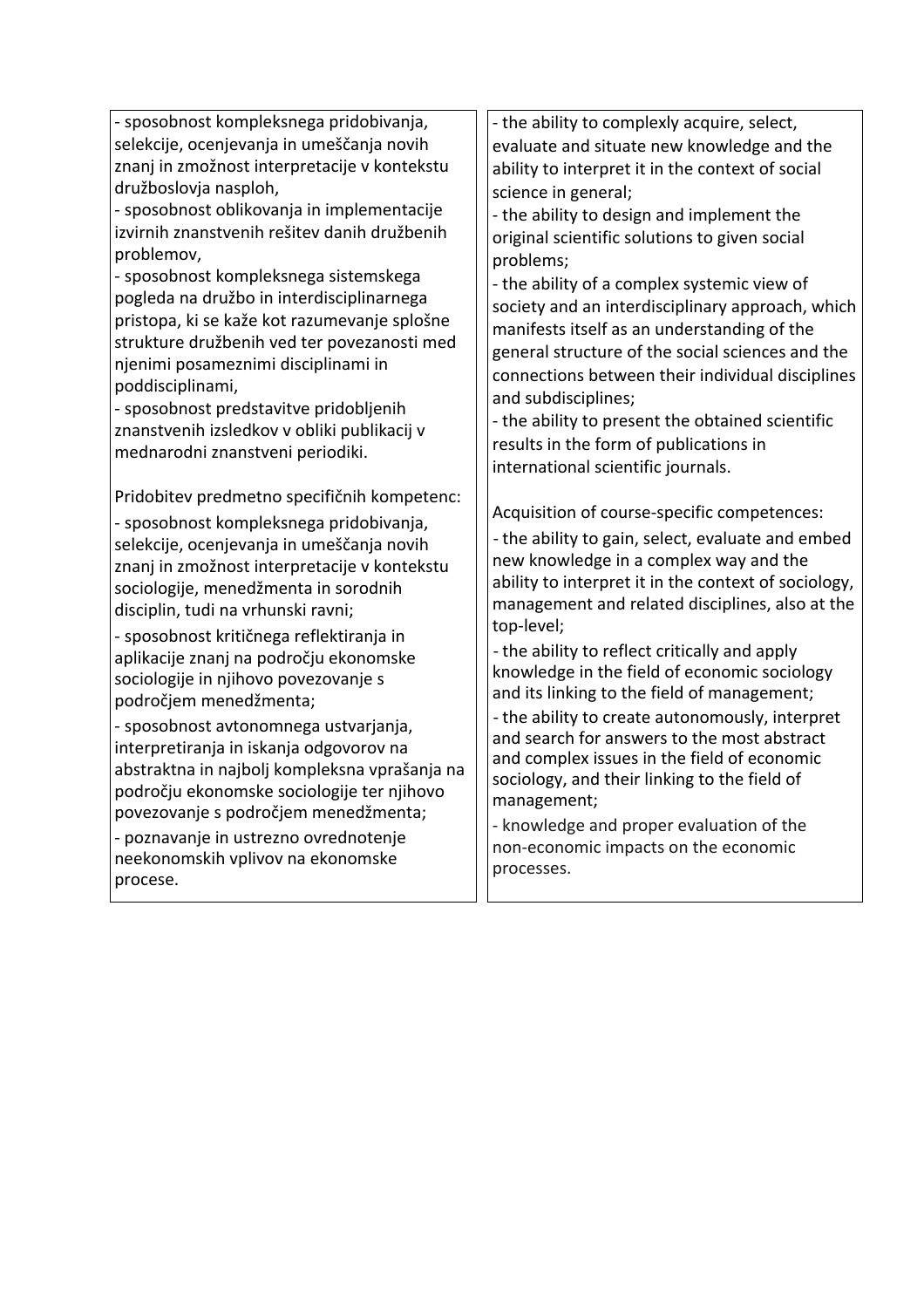#### **Predvideni študijski rezultati: Intended learning outcomes:**

#### Znanje in razumevanje: *Študent/študentka:* • obvlada kompleksno analizo fenomenov s področja ekonomske sociologije; • demonstrira poznavanje najnovejših teoretskih pristopov pri obravnavi ekonomskih fenomenov; • demonstrira obvladovanje ključnih raziskovalnih pristopov, ki so relevantni za preučevanje tematik s področja ekonmske sociologije; • izraža sposobnost poglobljenega samostojnega raziskovalnega dela na področju ekonomske sociologije; • je sposoben prezentacije svojih raziskovalnih rezultatov v znanstvenih publikacijah; • je sposoben artikulacije ključnih vprašanj in problemov na preseku sodobne ekonomije in njenega okolja. Knowledge and understanding: *The student:* • mastery of complex analysis of phenomena in the field of economic sociology; demonstrates knowledge on the most relevant theoretical approaches when dealing with economic phenomena; • demonstrates mastery of the key research approaches that are relevant for analysis of the topics in the field of economic sociology; • is capable of in-depth individual research work in the field of economic sociology; • is able to present his/her research results in scientific publications; is able to articulate key issues and problems at the intersection of contemporary economy and its environment.

| Metode poučevanja in učenja: |                                             |    | Learning and teaching methods:             |  |  |  |
|------------------------------|---------------------------------------------|----|--------------------------------------------|--|--|--|
|                              | Predavanja z aktivno udeležbo študentov     |    | Lectures with active participation of      |  |  |  |
|                              | (razlaga, diskusija, vprašanja, primeri,    |    | students (explanations, discussion, cases, |  |  |  |
|                              | reševanje problemov);                       |    | problem-solving);                          |  |  |  |
|                              | Seminarsko delo (diskusije, projektno delo, | lo | Seminar work (discussions project work,    |  |  |  |
|                              | timsko delo, metode kritičnega mišljenja);  |    | team work, method of critical thinking);   |  |  |  |
|                              | Uporaba spletne učilnice oziroma drugih     |    | Use of online classroom or other           |  |  |  |
|                              | sodobnih IKT orodij;                        |    | contemporary ICT tools;                    |  |  |  |
|                              | Individualno delo študentov.                |    | Individual research work.                  |  |  |  |